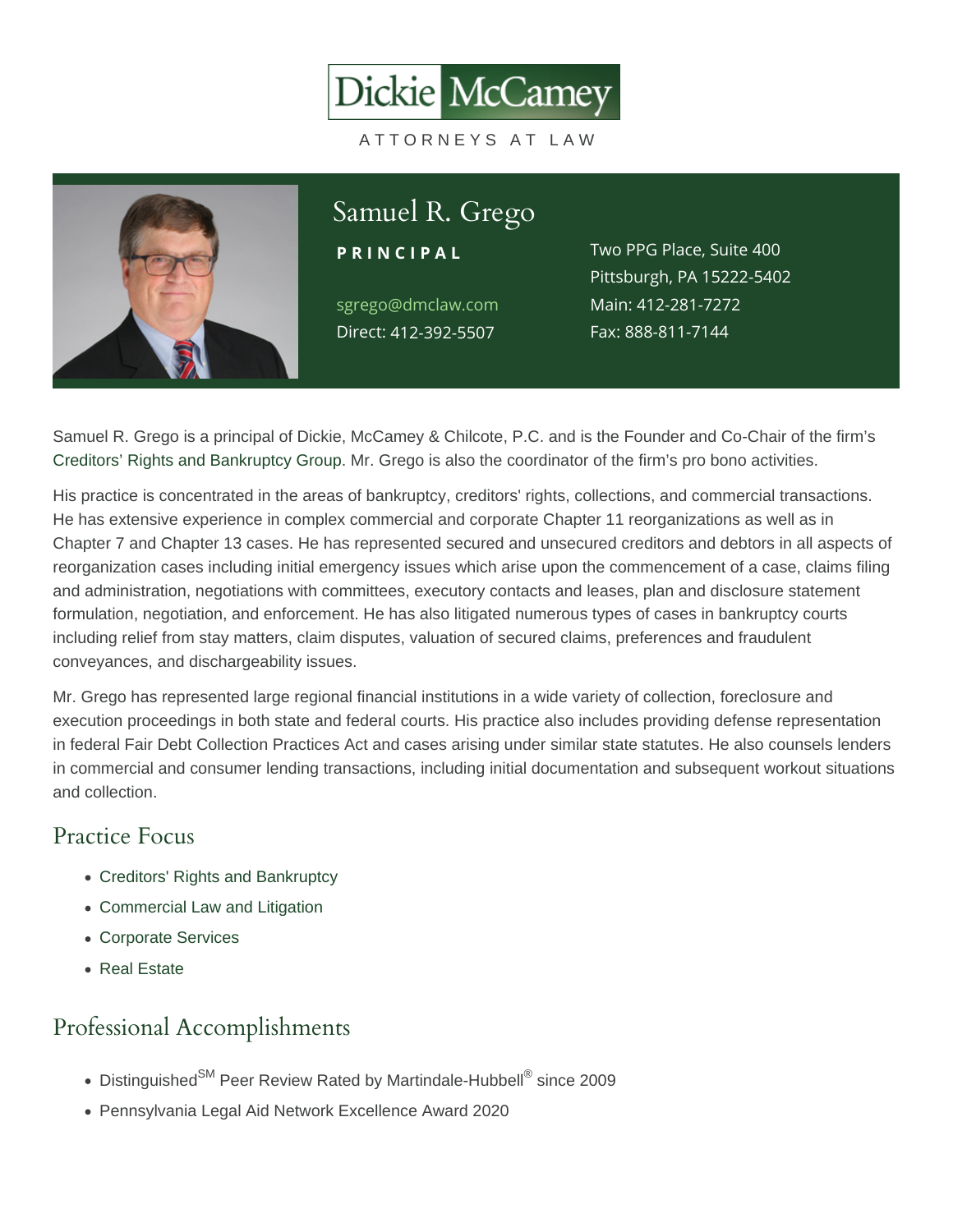# Representative Matters

- Represented major university in fraudulent transfer and other bankruptcy-related cases
- Represented the unsecured creditors committee in the Chapter 11 case of the nation's leading light gauge conversion mill for flat rolled stainless steel and high performance alloys
- Represented a large national shopping center developer, which was the largest landlord creditor of a regional retailer of pre-recorded music and related merchandise during its extensive Chapter 11 reorganization
- Represented a large regional health care insurer and other health care industry members as creditors in various complex commercial reorganizations and liquidations
- Represented various creditors in large steel industry bankruptcies
- Represented and assisted mid-sized businesses in successfully reorganizing their operations in numerous industries, including health care, metal lithographing, retail hardware and road construction

# Speaking Engagements

- "Whether College Tuition Payments are Subject to Claw Back by Bankruptcy Trustees" (Moderator/Co-Presenter), Joint Event Western District Pennsylvania and Delaware Inns of Court, 4/9/2019
- "Business and Litigation Strategies for a Brave New World" (Co-Presenter), DMC Commercial Law and Litigation Group CLE, 11/15/2018
- "From the Boardroom to the Courthouse" (Co-Author/Co-Presenter), ACC Pittsburgh Chapter CLE, 11/10/2016
- "Advanced Bankruptcy Issues In Your Practice" (Co-Author/Co-Presenter), ACC Pennsylvania CLE, 7/11/2013
- "Collection Issues and Strategies: Both Prior To and After Bankruptcy Filing" (Presenter), webinar, Feb. 2009

#### Publications

• "Assisting Clients from the Start Through the End of a Bankruptcy Case" (Chapter Author), Chapter 11 Bankruptcy and Restructuring Strategies: Leading Lawyers on Developing a Case Strategy, Working with Key Players, and Achieving a Client's Goals (Inside the Minds), Aspatore, 2008.

#### Admissions and Licenses

- Pennsylvania Bar Admission
- United States Bankruptcy Court for the Western District of Pennsylvania
- United States District Court for the Western District of Pennsylvania
- United States Court of Appeals for the Third Circuit

### Memberships

- Allegheny County Bar Association (Bankruptcy and Commercial Law Section)
- American Bankruptcy Institute